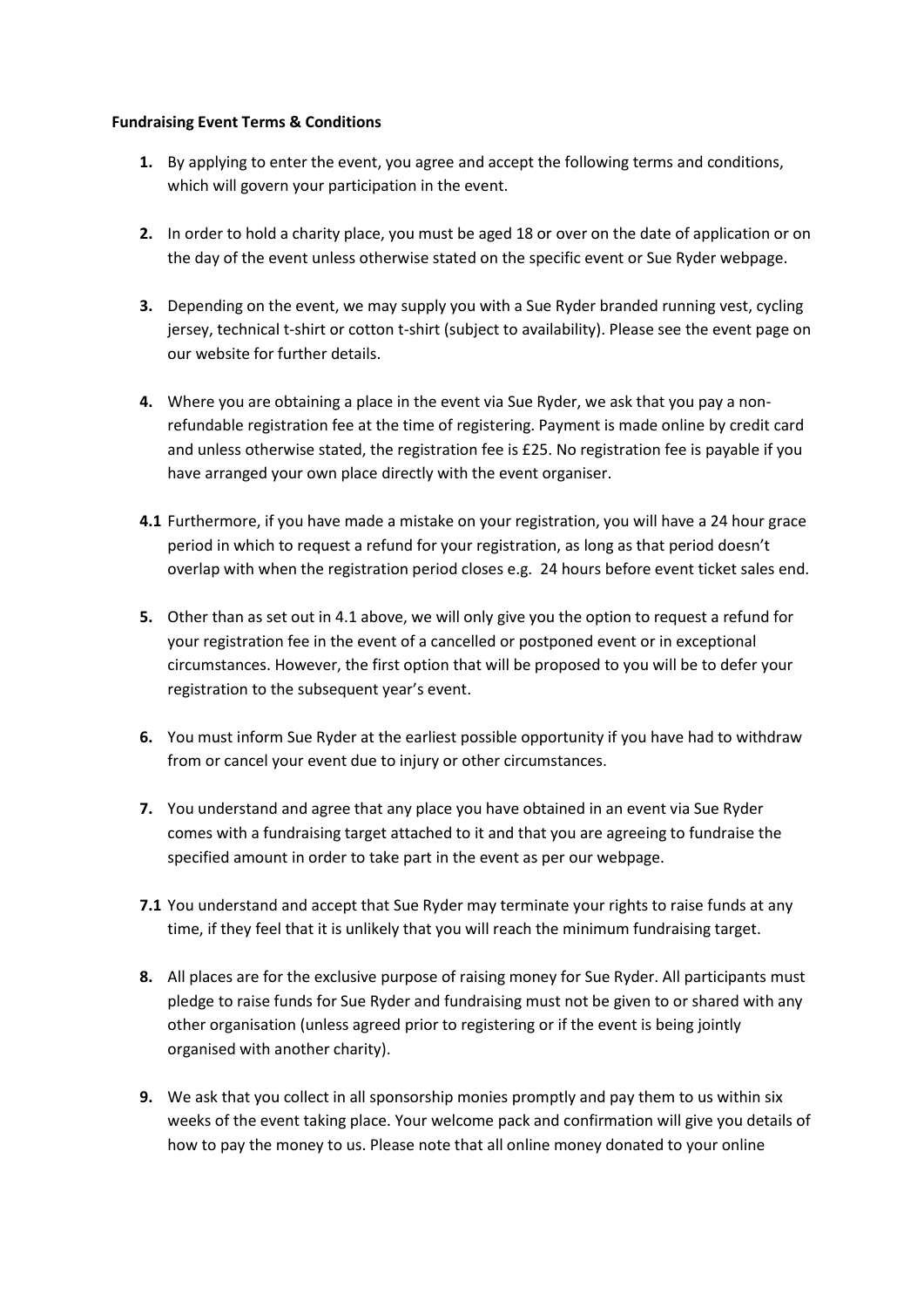fundraising page will automatically be transferred to Sue Ryder and doesn't need to be sent to us after the event.

- **10.** If we feel that you are unable to fulfil this fundraising element of your place and subsequently ignore any communications detailing this, we have the right to remove you from the event and offer your place to another supporter.
- **11.** We will provide you with a fundraising guide and training guide to help you prepare for the event and maximise your fundraising. These guides contain general guidance and are aimed at somebody with average fitness. If you have any medical conditions or disabilities that may affect your ability to complete the event, we recommend that you consult a doctor or other healthcare professional before registering.
- **12.** You are fully responsible for the fundraising activity and it is your responsibility to organise all aspects of it. You are also responsible for any costs, expenses, or taxes incurred or arising in connection with your fundraising activity.
- **13.** You must obtain approval from Sue Ryder before approaching the media or celebrities to support your fundraising for the event.
- **14.** You understand and agree that as your fundraising is '**[in aid of](http://www.institute-of-fundraising.org.uk/guidance/code-of-fundraising-practice/working-with-other-people-volunteers-children-and-third-parties/#initial-considerations-2221b)**' Sue Ryder and is undertaken independently of the charity the charity will not accept any responsibility or liability for your fundraising events or activity.
- **15.** Images may be taken during the event using film photography, digital photographs, video or other media and may be used on our website and in promotional material in any medium. By taking part in the event or attending the event you are deemed to have given your consent, unless you notify Sue Ryder of any express objections. In the event that you raise any objections to the use of any image in which you are featured after the event, Sue Ryder will remove that image from its website and refrain from any future use of it, however cannot undertake the removal from circulation of any printed materials already in use. Sue Ryder acknowledges its responsibilities towards children and younger people and will, wherever possible and practicable, refrain from capturing or using their images.
- **16.** The Sue Ryder charity logo and other logos used by us are legally registered trademarks in the UK. You may not use Sue Ryder's logos without our prior consent. To apply for permission please contact us at [events@sueryder.org.](file:///C:/Users/warren.stabler/Downloads/events@sueryder.org) Sue Ryder reserves the right to require materials and logos to be removed from use if we believe such materials are not in our charity's interest.
- **17.** Whilst participating in the event you will be acting as an ambassador for Sue Ryder (especially if wearing Sue Ryder branded clothing). We therefore ask that you conduct yourself accordingly and do nothing to bring the charity into disrepute. You must comply with any specific event rules and instructions from the event stewards.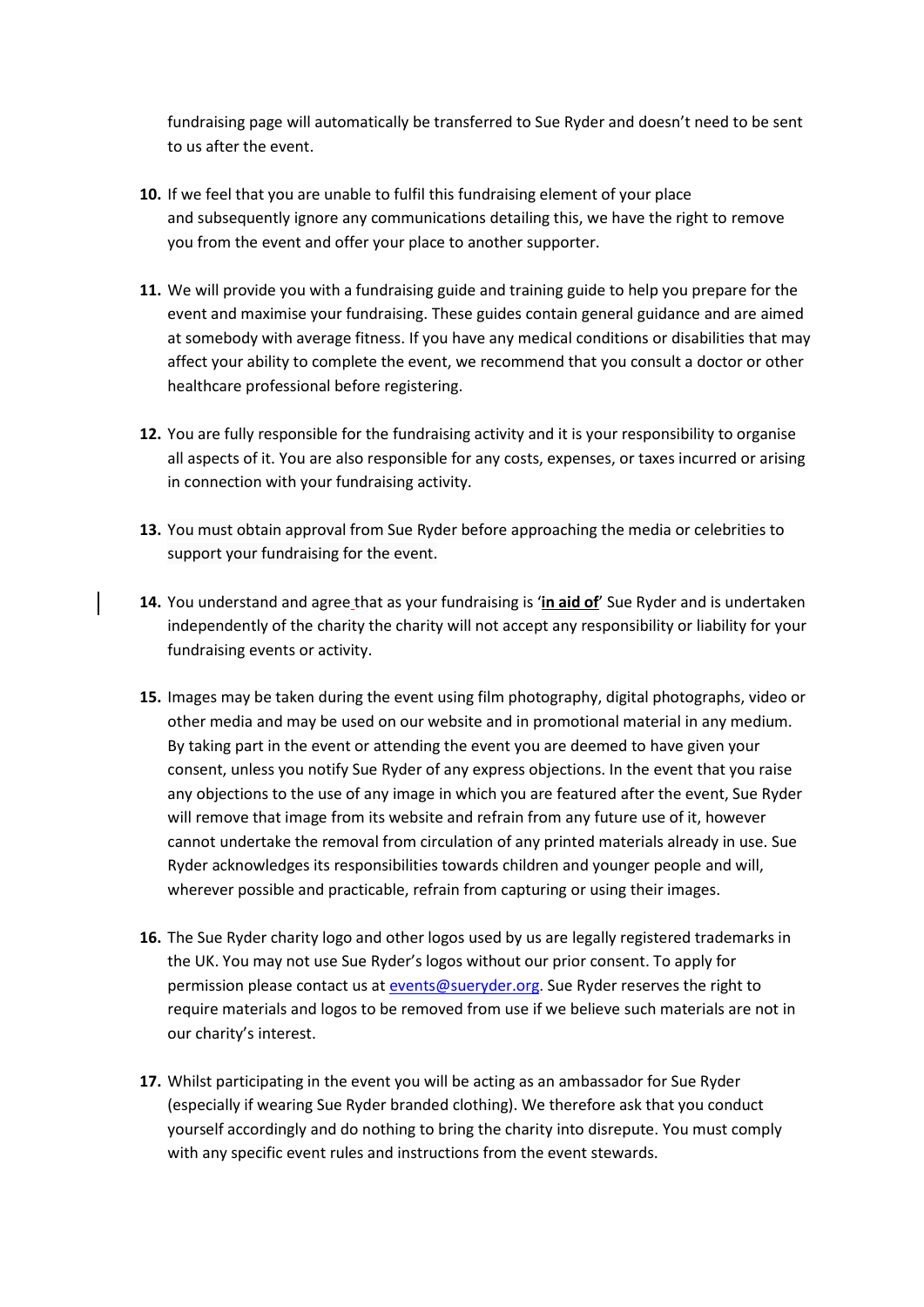- **18.** Some of our events are run by a third party organiser and your participation will be subject to the organiser's own terms and conditions as well, which can be found on their website. We accept no liability for the organisation or management of the event.
- **19.** Where the event organiser requires participants to register directly in addition to Sue Ryder's registration process, whether via completion of an additional registration form or an online console, it is your responsibility to do so. You must do so by the deadline specified by Sue Ryder and failure to do so may lead to you losing your place in the event. You will receive an email from the event organiser instructing you to complete the official registration. Sue Ryder may (but is not obliged to) endeavour to contact you to remind you to complete your registration. If we do not hear from you and you have not completed the console by the date specified by Sue Ryder, we have the right to remove you as a Sue Ryder participant in the event.
- **19.1** If providing registration information on behalf of your team, please bear in mind that you and your team members will be required to complete a secondary registration form for the event organisers (in line with point 18). The initial registration information provided to Sue Ryder will not be passed onto the appropriate event.
- **19.2** If providing registration information on behalf of your team, please bear in mind that it is your responsibility to share these terms and conditions with your team and therefore you are agreeing that all your team agree to these T&Cs.
- **20.** We accept no liability for any damage to any participant's property. We accept no liability for any injury to any participant unless caused by Sue Ryder's negligence.
- **21.** We will use your personal data in connection with your participation in the event, including providing you with the support mentioned above and recording the funds you raise for us. If you are happy for us to contact you about our work and other ways in which you can support it, please tick the relevant box/boxes on the application or registration form. For further information about how we use your data, please refer to our privacy policy which is available a[t http://www.sueryder.org/privacy-summary-and-privacypolicy/.](http://www.sueryder.org/privacy-summary-and-privacypolicy/)
- **22.** We reserve the right to cancel, modify or postpone the event where this becomes necessary due to unforeseen circumstances. If this happens, you will be given the choice of either transferring to the modified/rescheduled event or transferring to an alternative event (subject to availability and any specific terms and conditions relating to the alternative event). Save as aforesaid Sue Ryder accepts no liability whatsoever for any such cancellation or postponement.
- **23.** In the case of the London Marathon, an application process will be completed for all charity place participants (those that have not secured a place via the London Marathon public ballot process). The deadline for this application process will be detailed on the Sue Ryder